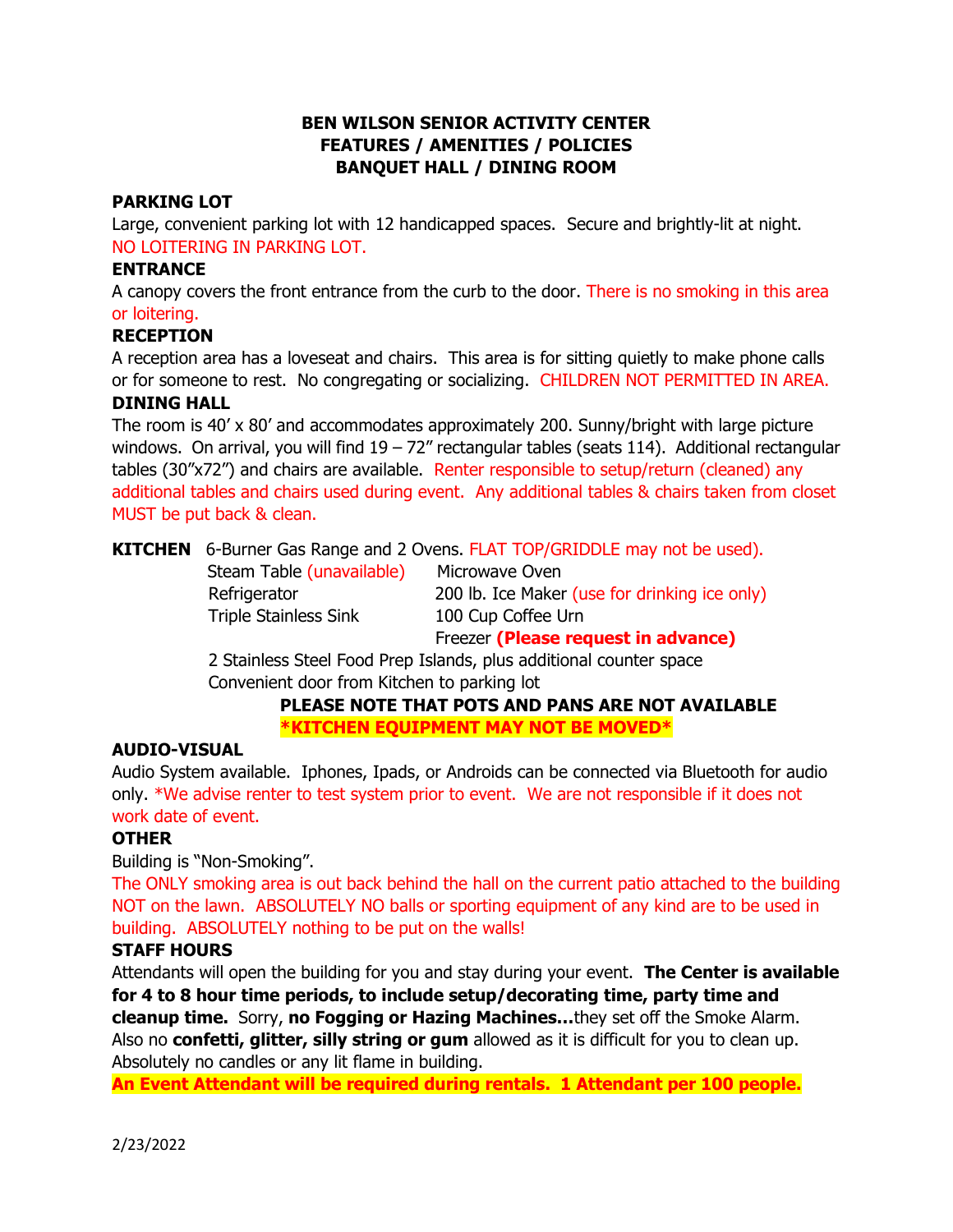### **SCHEDULE OF RATES**

## **BANQUET HALL RENTAL (Includes Hall, Kitchen, Main Restrooms and Coat Closet)**

| <b>FRIDAY EVENING</b> | $$100$ per hour        | Any 7-hour period between<br>5PM and 12 midnight                          |
|-----------------------|------------------------|---------------------------------------------------------------------------|
| <b>SATURDAY</b>       | $$100$ per hour        | Any 8-hour period between<br>8AM and 12 midnight                          |
| <b>SUNDAY</b>         | \$100 per hour         | Any 8-hour period between<br>8AM and 10PM                                 |
|                       | \$100<br>\$50<br>\$100 | <b>Bingo Machine Rental</b><br><b>Bingo Caller</b><br><b>Cleaning Fee</b> |

Your rental time should cover what is required for setup, decorating, and organizing your event, as well as the cleanup time required at the end of your event.

A \$300 security deposit is paid up front when you complete your contract to reserve your date. This is **not** part of the rental fee. Rental fee is due, in full, one month prior to event date. Rental period is not to exceed 8 hours. (Exceptions may apply **for Weddings) Rental/Guarantor who signed contract must be on site during entire event**. Renter must provide proof of insurance or Certificate of Liability holding Center & Township harmless.

#### **CONFERENCE ROOM RENTAL**

For Conferences, Meetings, Seminars, Sales Presentations

Available most evenings and weekends. Kitchen facilities are not included with rental.

Rate: \$50 for a 2-hour period.

NOTE: The center must be completely empty by 12am Friday and Saturday & 10pm Sunday.

NOTE: The center must adhere to Warminster Township noise curfew of 10pm any day.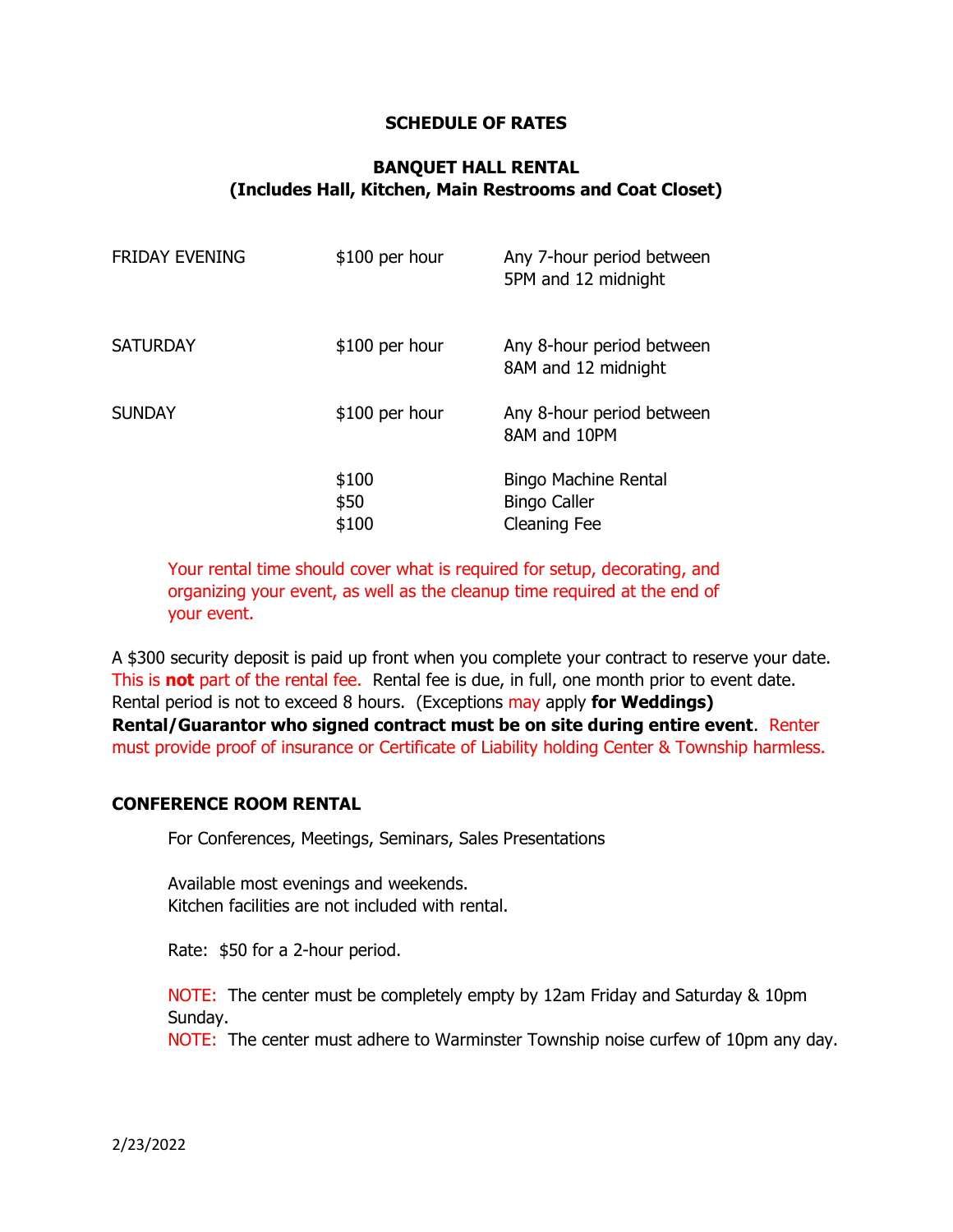# **KITCHEN EQUIPMENT -- HELPFUL INFORMATION**

#### **STEAM TABLE** THIS UNIT IS UNAVAILABLE

If you have food to be used on buffet table in the hall you will need to bring your own portable warming trays (chaffing dishes) and holders along with sternos.

### **RANGE AND OVEN**

Range has 6 cook-top gas burners operated by dials on front of range. Each cooktop burner has a pilot flame so they do not have to be lit.

**THIS UNIT MAY NOT BE MOVED. WHEN YOU FINISH USING RANGE, THE 6 PILOT LIGHTS SHOULD ALL STILL BE LIT.**

The range has double ovens which each measure: Width 26-1/2"

 Height 15-1/2" Depth 26-1/4"

PLEASE BE SURE WHEN LEAVING THAT ALL BURNERS AND OVEN KNOBS ARE IN THE OFF POSITION.

#### **GRIDDLE**

# **THIS MAY NOT BE USED DURING ANY RENTALS. ABSOLUTELY NOTHING MAY BE PLACED ON GRIDDLE TOP AT ANY TIME.**

#### **COFFEE URN**

A 100-cup coffee urn is available. If using full capacity of 100 cups, the recommended amount of coffee is 12-14 ounces (approx. 1 can of coffee). Filter basket has a very fine mesh so paper filters are not required, but may be used.

NOTE: Water for tea will need to be heated in a pot on stove.

IMPORTANT: Coffee must be placed in basket and must not be placed in the top of the coffee maker. Only water is placed in the top, to flow through.

### **ICE MACHINE**

NEVER allow ice to run out or be any lower than 3" above bottom of machine. The ice machine produces ice continuously, and has a capacity of over 200 pounds of ice. This ice is to only be used in drinking glasses. **No chilling kegs or using in coolers.** Please adhere to all kitchen rules which have been posted for your convenience.

#### **REFRIGERATOR**

A 20 cubic foot refrigerator is available for your use. Kegs may not be stored in the refrigerator. You may not remove any shelving or change thermostat.

#### **FREEZER**

Freezer available for use. Space limited. Must be reserved in advance. IMPORTANT**: Since the freezer is very rarely used during rentals, let us know if you wish to use it so that we may leave it unlocked for you. PLEASE NOTE CENTER DOES NOT PROVIDE POTS, PANS, UTENSILS, DISHSOAP, HANDTOWELS, OR ANY KITCHEN SUPPLIES.**